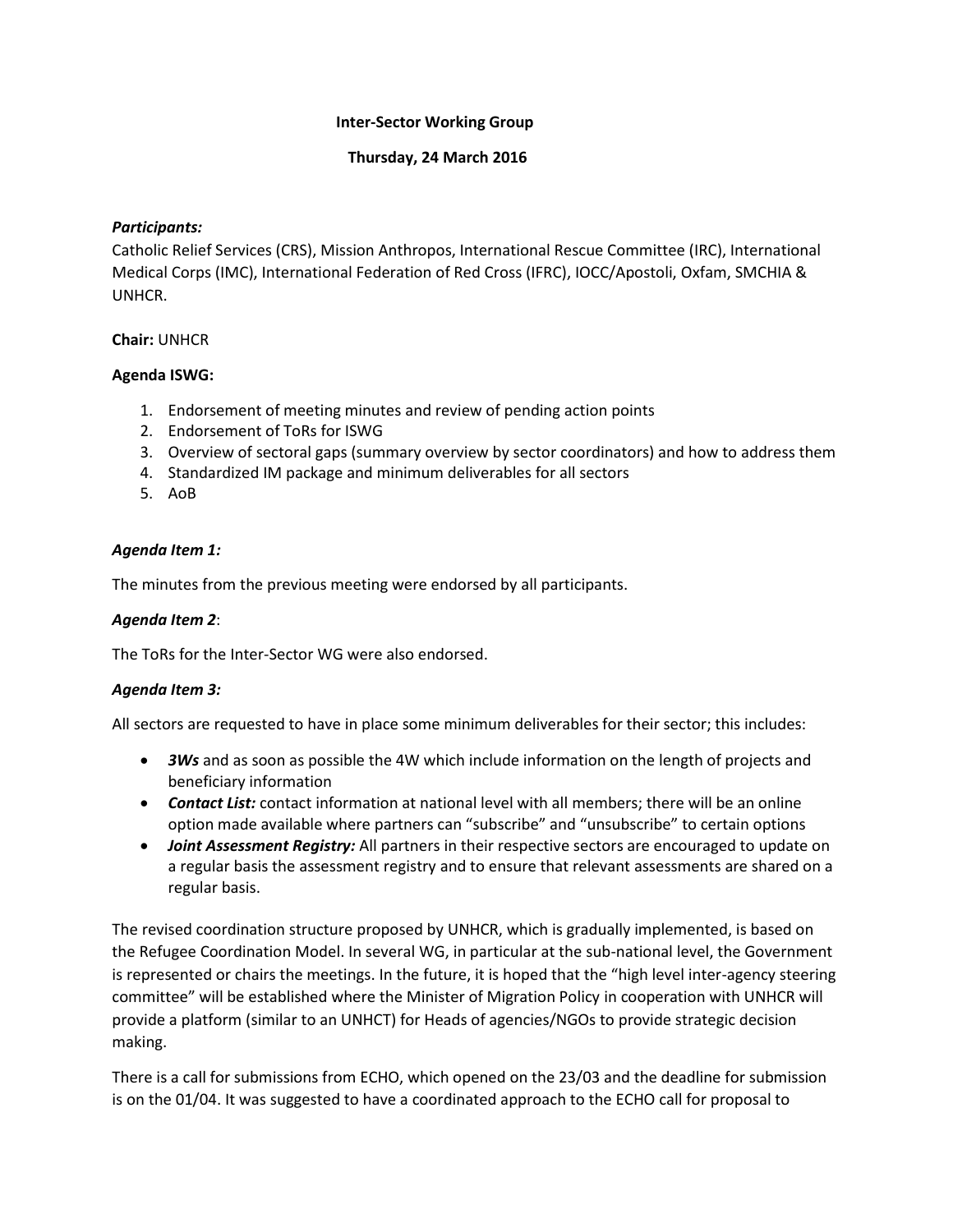ensure that all sites are covered equally and partners can harmonize their submissions. UNHCR thus offered to provide a platform for discussions with NGOs active in protection. The objective of the meeting would be to facilitate discussions on which actor has response capacity to cover which location.

# **Action point:**

 A meeting will be called by the Protection WG with the involvement of the SMS actors for Monday, 10.00 hrs to facilitate those discussions.

It is very important to ensure that the national level is informed by and provides guidance to the subnational WGs (on the islands and the mainland). Therefore, all national sector coordinators need to ensure that they are on the mailing lists of the sub-national WGs and vice-versa. This will enhance the information flow.

## *Agenda item 4: Gap analysis*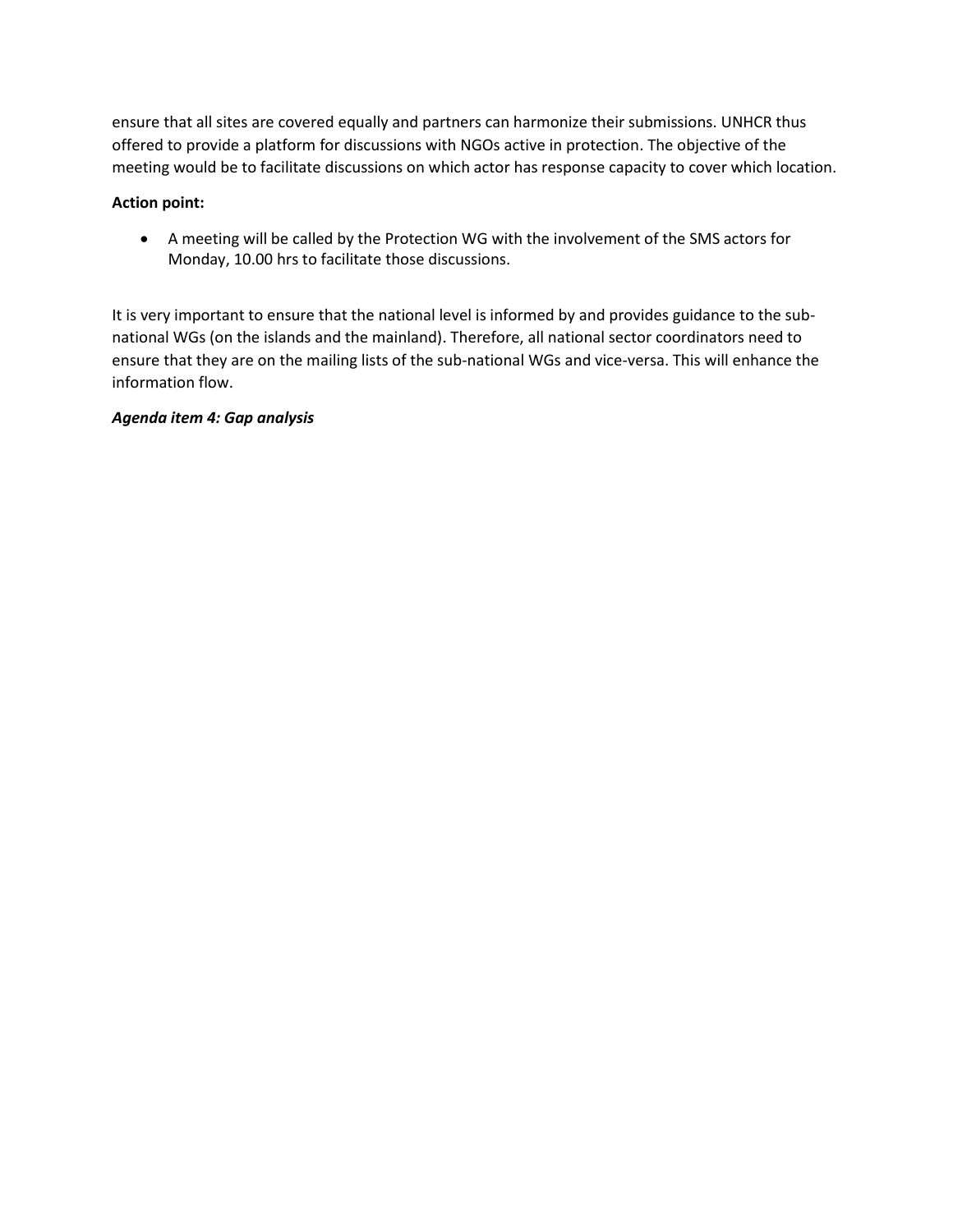| <b>Sector</b> | Gap                                                                                                                                                                                                                                                                                                                                                                                                                                                                                                                                                                                                                                                                                                                                                                                                                                                                                                                                                                                                                                        | <b>Action required</b>                                                                                                                                                                                                                                                                                                                           |
|---------------|--------------------------------------------------------------------------------------------------------------------------------------------------------------------------------------------------------------------------------------------------------------------------------------------------------------------------------------------------------------------------------------------------------------------------------------------------------------------------------------------------------------------------------------------------------------------------------------------------------------------------------------------------------------------------------------------------------------------------------------------------------------------------------------------------------------------------------------------------------------------------------------------------------------------------------------------------------------------------------------------------------------------------------------------|--------------------------------------------------------------------------------------------------------------------------------------------------------------------------------------------------------------------------------------------------------------------------------------------------------------------------------------------------|
| <b>WASH</b>   | ToRs have been suggested and are being finalized<br>$\bullet$                                                                                                                                                                                                                                                                                                                                                                                                                                                                                                                                                                                                                                                                                                                                                                                                                                                                                                                                                                              | WASH Coordinator to share final version with<br>Inter-Sector WG                                                                                                                                                                                                                                                                                  |
| Protection    | First meeting was held last Tuesday. ToRs were discussed and a<br>$\bullet$<br>presentation given on the overall objectives of the WG; a Child<br>Protection Sub-WG will be taking place as of next week. Some NGOs are<br>willing to co-chair this Sub-WG and the FRS and public persecutor will be<br>invited to attend the meeting.<br>The difficulties of accessing asylum procedures in particular for Afghans<br>$\bullet$<br>were discussed and the risks of those with expired police notes to be<br>detained; UNHCR informed that so far few cases of arrests have been<br>reported; it is unlikely that the police has the capacity to start<br>systematically arresting those with expired notes; in addition,<br>discussions are ongoing with the Government to provide clarity if and<br>how the notes will be renewed                                                                                                                                                                                                        | Protection Coordinator to share final version<br>with Inter-Sector WG                                                                                                                                                                                                                                                                            |
| Shelter/NFI   | First meeting to be held on Friday<br>$\bullet$                                                                                                                                                                                                                                                                                                                                                                                                                                                                                                                                                                                                                                                                                                                                                                                                                                                                                                                                                                                            | Shelter Coordinator to share final version<br>with Inter-Sector WG                                                                                                                                                                                                                                                                               |
| <b>CwC</b>    | Regular meetings are taking place with a review of the ToRs which took<br>$\bullet$<br>place during the last meeting; the idea of a national coverage of the<br>group was agreed unanimously<br>Next meeting to be held on 6 <sup>th</sup> April<br>$\bullet$<br>Concerns are raised with regards to the information flow and clear<br>$\bullet$<br>guidance on the legal questions arising from the EU Turkey deal, asylum<br>procedures and access to relocation; the situation changes often and the<br>final legal procedures are not yet defined which makes it difficult to<br>effectively communicate<br>Oxfam and other NGOs have compiled a document with questions for<br>$\bullet$<br>the Government on questions around the impact of the EU Turkey deal;<br>a similar initiative was already discussed in the last Inter-Agency<br>Consultation Forum where it was agreed that UNHCR would compile<br>such a Q&A document and a summary document for the Government; it<br>was agreed to join the existing documents into one | CwC Coordinator to share final version with<br>Inter-Sector WG<br>UNHCR is asked to provide a Q&A document<br>on legal aspects of the EU Turkey deal by<br>Tuesday, 29 March and a summary document<br>with questions to be submitted to the<br>Government on the implementation of the<br>EU Turkey deal; partners to submit their<br>questions |
| <b>SMS</b>    | WG has taken place for some time, but will need to be reviewed in light<br>of the newest developments                                                                                                                                                                                                                                                                                                                                                                                                                                                                                                                                                                                                                                                                                                                                                                                                                                                                                                                                      | SMS Coordinator to share final version with<br>Inter-Sector WG                                                                                                                                                                                                                                                                                   |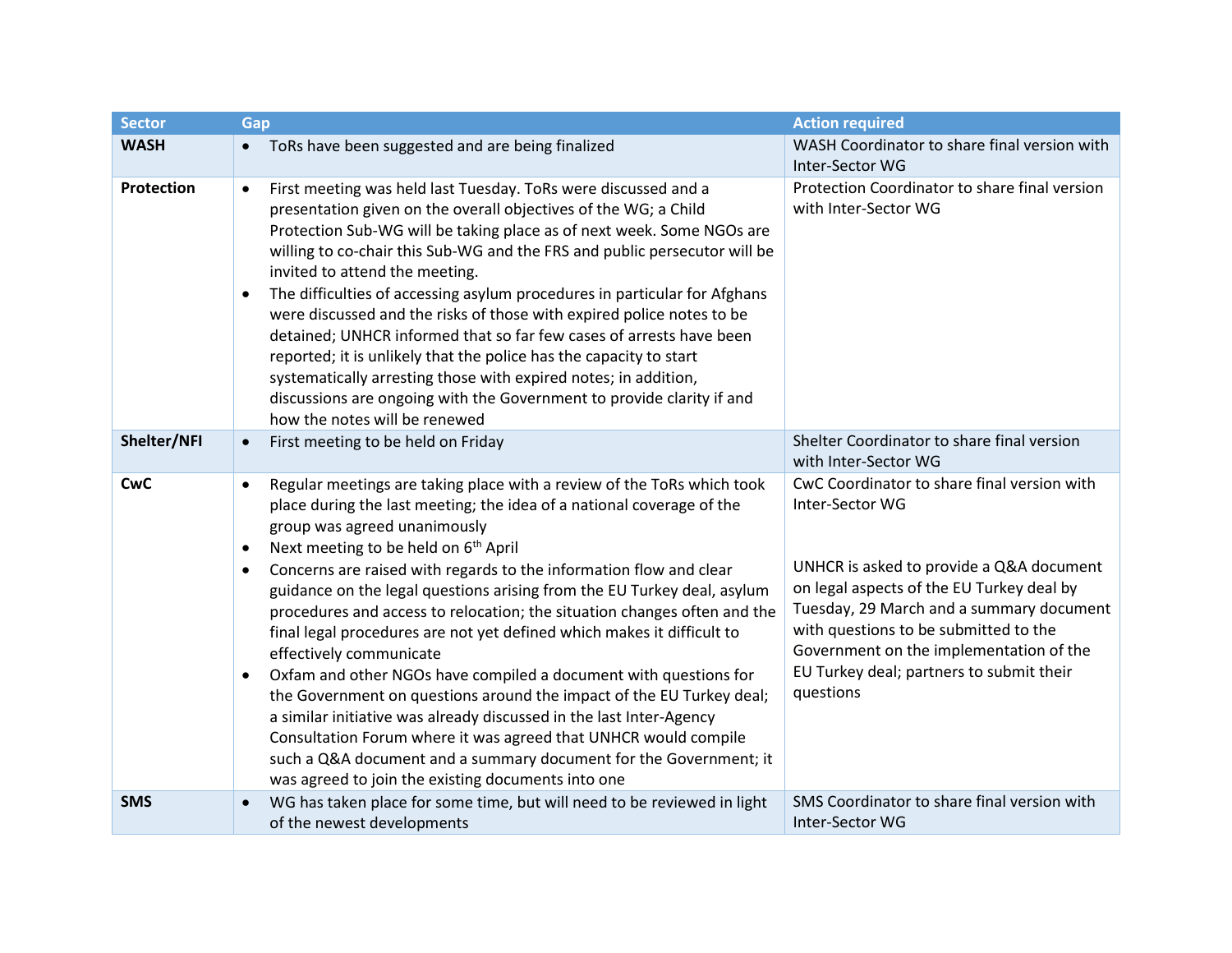|                    |                        | An assessment team is currently assessing sites in the North and Central<br>Athens; results will be shared accordingly to inform response by<br>partners                                                                                                                                                                                                                                                                                 |                                                                                                                                                                                                                                                                                                    |
|--------------------|------------------------|------------------------------------------------------------------------------------------------------------------------------------------------------------------------------------------------------------------------------------------------------------------------------------------------------------------------------------------------------------------------------------------------------------------------------------------|----------------------------------------------------------------------------------------------------------------------------------------------------------------------------------------------------------------------------------------------------------------------------------------------------|
|                    | $\bullet$              | UNHCR is finalizing the compilation of information for the site<br>monitoring tool which was designed as part of a prior inter-agency<br>initiative; results including site profiles/dashboards will be published the<br>next week                                                                                                                                                                                                       |                                                                                                                                                                                                                                                                                                    |
| <b>Cash Sub-WG</b> | $\bullet$              | An informal group of partners active in cash assistance is meeting on a<br>regular basis (CRS, British RC, Mercy Corps and DFID); during the last<br>meeting discussions focused on minimum expenditure baskets                                                                                                                                                                                                                          |                                                                                                                                                                                                                                                                                                    |
|                    | $\bullet$              | A Cash Sub-WG will be set up to formalize the existing group of partners<br>discussing issues around cash assistance. It was suggested to name the<br>group "market based response" to avoid sensitivities around cash<br>assistance                                                                                                                                                                                                     |                                                                                                                                                                                                                                                                                                    |
|                    | $\bullet$              | The importance for the current context for cash based interventions was<br>highlighted, but also the various challenges and sensitivities; there is a<br>clear need to agree on a joint and harmonized way forward including<br>standards. Vulnerability criteria for the determination of cash assistance<br>have important protection implications and thus require discussions at<br>the inter-sector level with all sectors involved | CRS with support from UNHCR to prepare a<br>briefing for the next ISWG on the existing<br>pros/cons for cash assistance, challenges,<br>legal implications and a possible way<br>forward; the result of the discussions will<br>then be presented to the Inter-Agency<br><b>Consultation Forum</b> |
| <b>IMWG</b>        | $\bullet$              | Currently the IM team of UNHCR provides information services and<br>standardized tools for coordination; if and when partners will have<br>increased IM capacity, an IM WG should be set up                                                                                                                                                                                                                                              |                                                                                                                                                                                                                                                                                                    |
| <b>Health</b>      | $\bullet$<br>$\bullet$ | There is an acute lack of vaccines in the country; per law it is not allowed<br>to have drugs/vaccines imported; discussions are ongoing with the<br>Ministry of Health, DG Sante, WHO and UNHCR on how to solve the<br>issue<br>The question around baby formula was raised and which guidelines<br>should be followed.                                                                                                                 | Health Coordinator to update ISWG in next<br>meeting on possible solutions<br>Health WG to provide guidance around the<br>usage of baby formula in particular with<br>regards to the sometime difficult hygienic                                                                                   |
| Food               | $\bullet$              | For the time being, there is no Food WG given that mostly the Army and<br>volunteer groups provided the majority of all food assistance; there is a                                                                                                                                                                                                                                                                                      | situation in the sites<br>UNHCR to call for a Food WG meeting asap                                                                                                                                                                                                                                 |